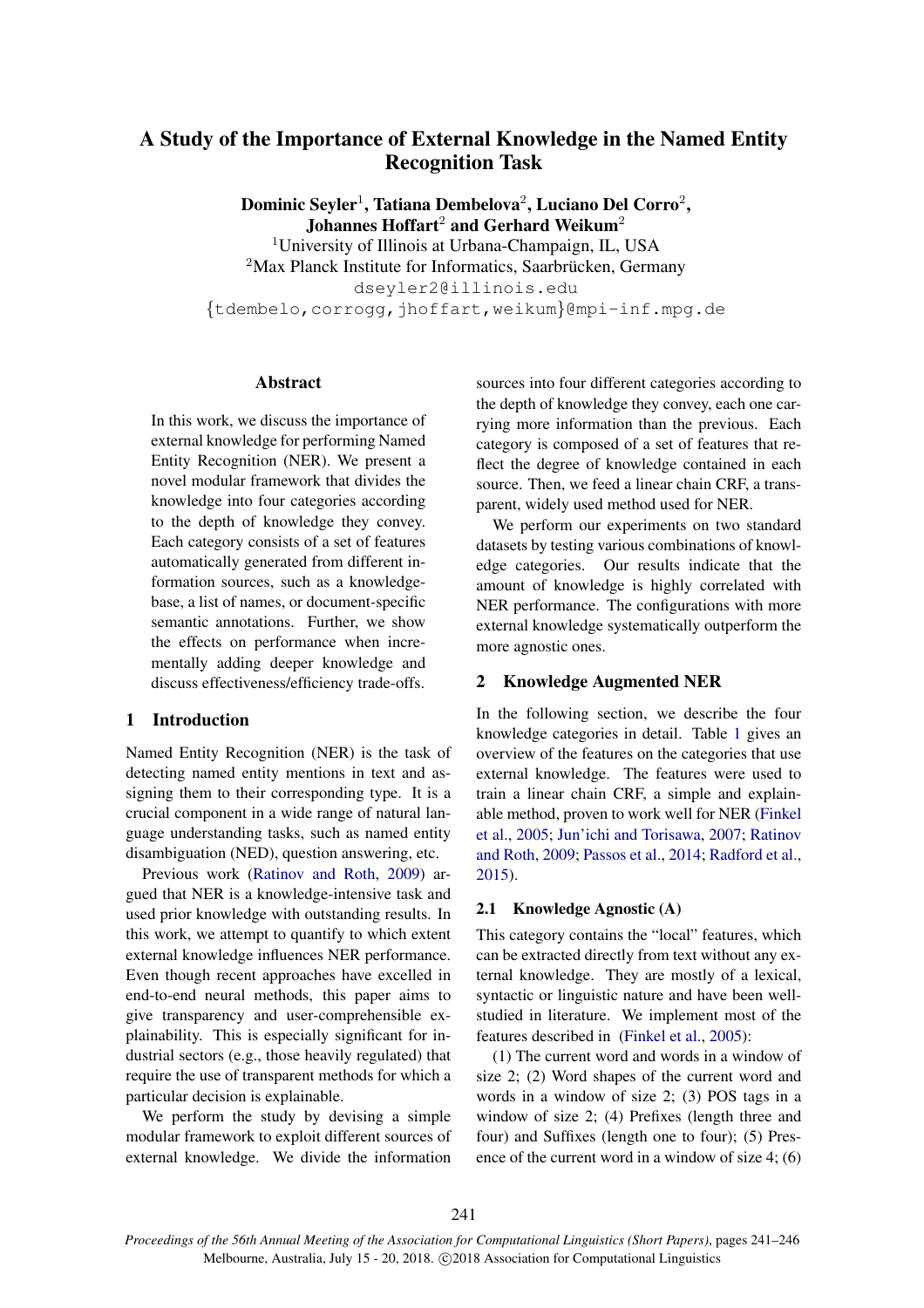| Cat.      | Feature               | <b>Description</b>                         | <b>Example</b>                  |
|-----------|-----------------------|--------------------------------------------|---------------------------------|
| Name      | <b>Mention tokens</b> | Some tokens are strongly associated to NEs | county,john,school,station,     |
|           | POS-tag               | Multi-word NEs tend to share POS patterns  | Organization of American States |
|           | sequence              |                                            | $\rightarrow$ NNP IN NNP NNP    |
| <b>KB</b> | Type gazetteers       | Names that are associated to types         | $Florida \rightarrow location$  |
|           | Wiki. link prob.      | Tokens that are associated to NEs          | "Florida" linked in Wikipedia   |
|           | Type prob.            | Probability of token to type associations  | Obama $\rightarrow$ person;     |
| Entity    | Doc. gazetteers       | NE presence indicates other NEs            | European Union $\rightarrow$ EU |

Table 1: Features by category (novel features are highlighted)

Beginning of sentence.

# 2.2 Name-Based Knowledge (Name)

Here, the knowledge is extracted from a list of named entity names. These features attempt to identify patterns in names and exploit the fact that the set of distinct names is limited. We extracted a total of more than 20 million names from YAGO (Suchanek et al., 2007) and derived the following features:

*Frequent mention tokens.* Reflects the frequency of a given token in a list of entity names. We tokenized the list and computed frequencies. The feature assigns a weight to each token in the text corresponding to their normalized frequency. High weights should be assigned to tokens that indicate named entities. For instance, the top-5 tokens we found in English were "county", "john", "school", "station" and "district". All tokens without occurrences are assigned 0 weight.

*Frequent POS Tag Sequences.* Intends to identify POS sequences common to named entities. For example, person names tend to be described as a series of proper nouns, while organizations may have richer patterns. Both "Organization of American States" and "Union for Ethical Biotrade" share the pattern NNP-IN-NNP-NNP. We ranked the name POS tag sequences and kept the top 100. The feature is implemented by finding the longest matching sequences in the input text and marking whether the current token belongs to a frequent sequence or not.

## 2.3 Knowledge-Base-Based Knowledge (KB)

This category groups features extracted from a KB or an entity annotated corpus. They encode knowledge about named entities themselves or their usages. We implemented three features:

*Type-infused Gazetteer Match.* Finds the longest occurring token sequence in a typespecific gazetteer. It adds a binary indicator to each token, depending on whether the token is part of a sequence. We use 30 dictionaries distributed by (Ratinov and Roth, 2009) containing type-name information for English. These dictionaries can also be created automatically by mapping each dictionary to a set of KB types and extracting the corresponding names. This automatic generation is useful in multilingual settings, which we discuss in Section 3.5.

*Wikipedia Link Probability.* This feature measures the likelihood of a token being linked to a named entity Wikipedia page. The intuition is that tokens linked to named entity pages tend to be indicative of named entities. For instance, the token "Obama" is usually linked while "box" is not. The list of pages referring to named entities is extracted from YAGO. Given a token in the text, it is assigned the probability of being linked according to Eq. 1, where  $link_d(t)$  equals 1, if token *t* in document *d* is linked to another Wikipedia document. *present<sup>d</sup>* equals 1 if *t* occurs in *d*.

$$
P_{Wiki}(t) = \frac{\sum_{d \in D} link_d(t)}{\sum_{d \in D} present_d(t)} \tag{1}
$$

*Type Probability.* Encodes the likelihood of a token belonging to a given type. It captures the idea that, for instance, the token "Obama" is more likely a person than a location. Given a set of entities *E* in YAGO with mentions *M<sup>e</sup>* and tokens *Tem* we calculate the probability of a class  $c \in C$  given a token *t* as in Eq. 2, where  $c(e) = 1$  if entity *e* belongs to class *c* and  $c(e) = 0$  otherwise. For each token in the text, we create one feature per type with the respective probability as its value.

$$
P(c|t) = \frac{\sum_{e}^{E} \sum_{m_{e}}^{M_{e}} \sum_{t_{em}}^{T_{em}} c(e)}{\sum_{e}^{E} \sum_{m_{e}}^{M_{e}} \sum_{t_{em}}^{T_{em}} \sum_{c_{i}}^{C} c_{i}(e)} \qquad (2)
$$

*Token Type Position.* Reflects that tokens may appear in different positions according to the entity type. For instance, "Supreme Court of the United States", is an organization and "United"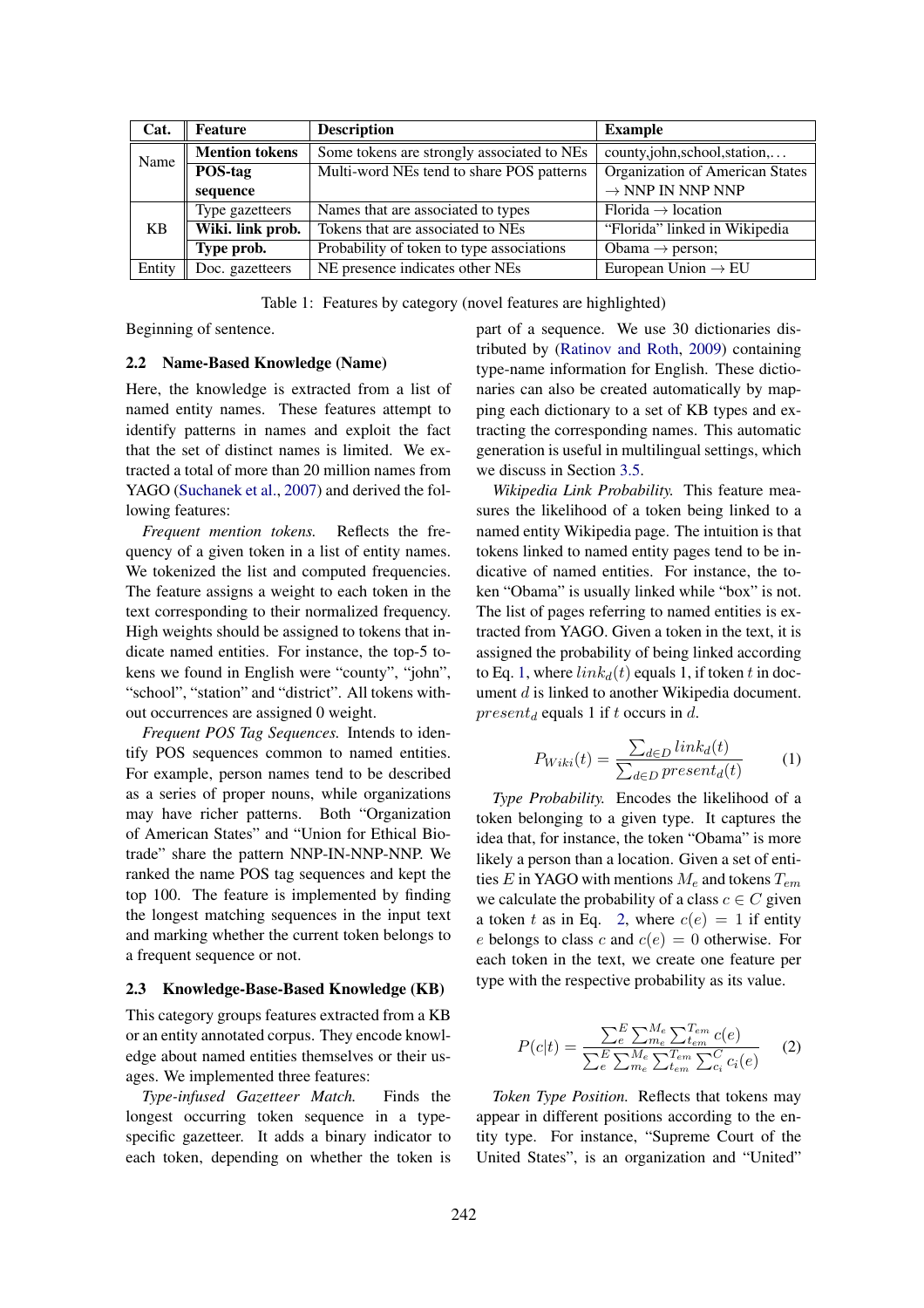occurs at the end. In "United States", a location, it occurs at the beginning. This helps with nested named entities.

This is implemented using the BILOU (Begin, Inside, Last, Outside, Unit) encoding (Ratinov and Roth, 2009), which tags each token with respect to the position in which it occurs. The number of features depends on the number of types in the dataset (4 BILU positions times  $n$  classes  $+$  O position). For each token, each feature receives the probability of a class given the token and position. The class probabilities are calculated as in Equation 2, incorporating also the token position.

As a result, for each token we now have a probability distribution over  $4n + 1$  classes. Take for instance the token "Obama". We would expect it to have high probability for classes "B-Person" (i.e., last name in combination with first name) and "U-Person" (i.e., last name without first name). The probabilities for all other classes would be close to zero. In comparison, the word "box" should have high probability for class "O" and close to zero for all others, since we would not expect it to occur in many named entities.

## 2.4 Entity-Based Knowledge (Entity)

This category encodes document-specific knowledge about the entities found in text to exploit the association between NER and NED. Previous work showed that the flow of information between these generates significant performance improvements (Radford et al., 2015; Luo et al., 2015).

Comparatively, this module needs significantly more computational resources. It requires a first run of NED to generate document specific features, based on the disambiguated named entities. These features are used in a second run of NER.

Following (Radford et al., 2015), after the first run of NED, we create a set of document-specific gazetteers derived from the disambiguated entities. This information helps in the second round to find new named entities that were previously missed. Take the sentence "Some citizens of the European Union working in the United Kingdom do not meet visa requirements for non-EU workers after the uk leaves the bloc". We can imagine that in the first round of NED *European Union* and *United Kingdom* can be easily identified but "EU" or the wrongly capitalized "uk" might be missed. After the disambiguation, we know that both entities are organizations and have the aliases *EU* and

*UK* respectively. Then, in a second round it may be easier to spot mentions "EU" and "uk".

After a first run of NER+NED, we extract all surface forms of the identified entities from YAGO. These are tokenized and assigned the type of the corresponding entity plus its BILOU position. For example, the surface form "Barack Obama" results in "Barack" and "Obama", assigned to "B-Person" and "L-Person". There are 17 binary features (BILU tags multiplied by four coarse-grained types  $+ O$  tag), which fire when a token is part of a list that contains the mappings from tokens to type-BILOU pairs.

## 3 Evaluation

### 3.1 Experimental Setup

System Setup. To perform our study we use a linear chain CRF(Lafferty et al., 2001). CRFs are transparent and widely used for NER (Finkel et al., 2005; Jun'ichi and Torisawa, 2007; Ratinov and Roth, 2009; Passos et al., 2014; Radford et al., 2015; Luo et al., 2015). The entity-based component was implemented using the AIDA (Hoffart et al., 2011) entity disambiguation system.

Datasets. We evaluate on two standard NER datasets *CoNLL2003.* (Sang and Meulder, 2003), a collection of English newswires covering entities with four types (PER, ORG, LOC, MISC) and *MUC-7*, a set of New York Times articles (Chinchor and Robinson, 1997) with annotations on three types of entities (PER, ORG, LOC).

#### 3.2 Incremental knowledge

Here we analyze the impact of incrementally adding external knowledge. Fig. 1a shows four variants. Each contains the features corresponding to a given category plus all those from the lighter categories to the left. In all cases adding knowledge boosts  $F_1$  performance. The effect is particularly strong for MUC-7-test which registered an overall increment of almost 10 points. In both datasets, the biggest boost is registered when the KB-based features are added. As a reference point, one of the best systems to date (Chiu and Nichols, 2016) (neural-based) achieves  $F_1$  91.62 on CoNLL2013-test, while our full-knowledge CRF reaches *F*<sup>1</sup> 91.12.

Fig. 1c shows the performance for each entity type on CoNLL2003. Again, there is a boost in all cases, especially organizations. Persons also improve significantly: At first they perform similar to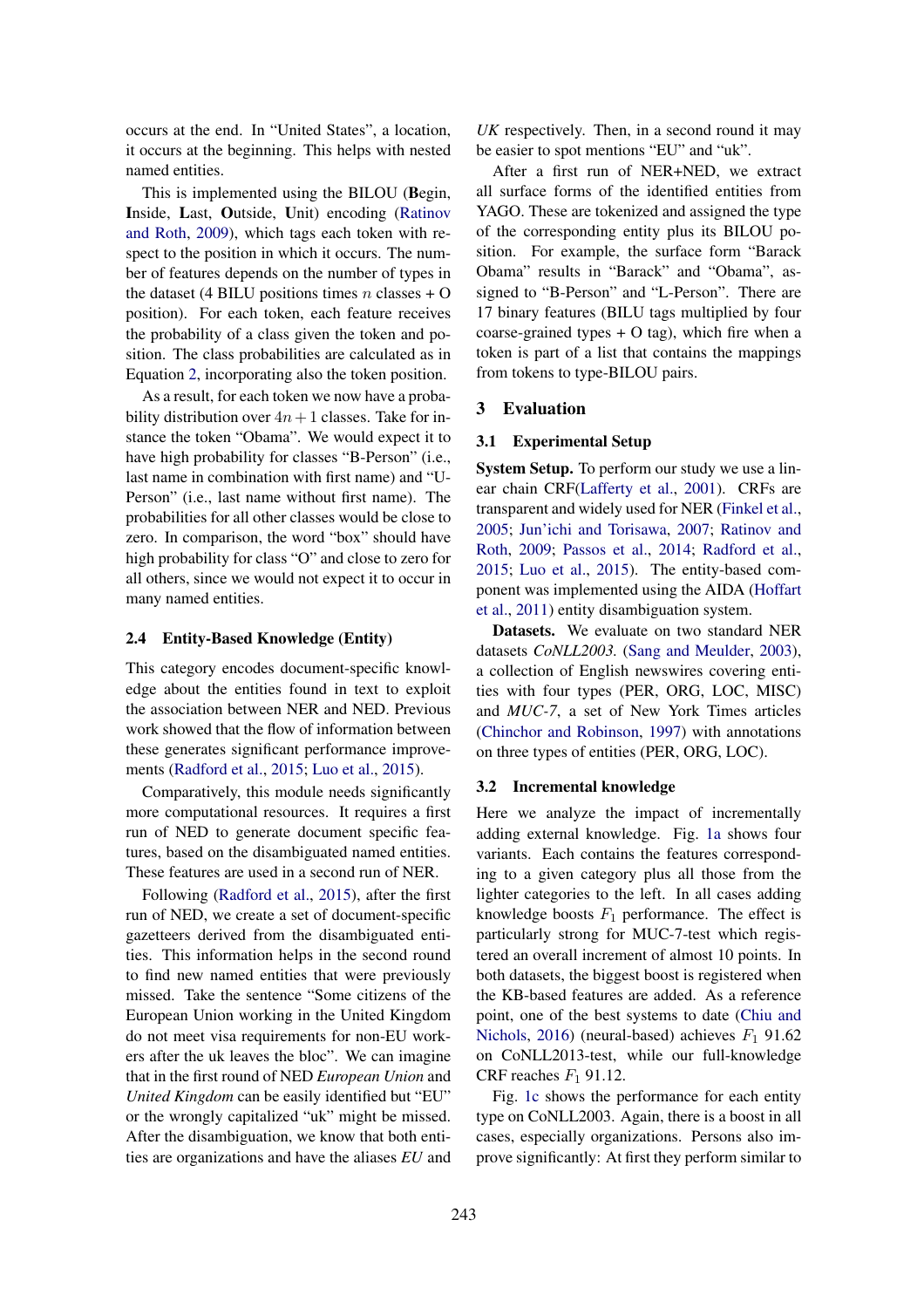

Figure 1: Evaluation results by type CoNLL2003-test and MUC-7-test.

locations, but the successive increment is sharper.  $F_1$  for persons achieves  $F_1$  96.03 and locations  $F_1$ 92.13. The positive effect is quite significant for organizations (*F*<sup>1</sup> 80.86 to *F*<sup>1</sup> 89.32), while it is moderate for miscellaneous. Fig. 1d shows results by type for MUC-7-test. The positive effect is particularly strong for persons, improving more than 15 *F*<sup>1</sup> points (78.70 to 94.28). Interestingly, locations register a slight decline between KB and Entity  $(0.56 \ F_1 \text{ points}).$ 

Finally, Fig. 1b shows the performance over span detection, which is the span where the named entity occurs without taking type information into account. This is especially important for applications such as named entity disambiguation. It drops slightly for the name-based category, but it increases again as more knowledge is added. The effect is similar on both datasets.

#### 3.3 Ablation

Table 2 shows different combinations of knowledge categories. The relatively small improvement from KB to Entity suggests that KB features are subsumed by the later. This is somehow expected as the entity specific information is extracted from the same KB and both rely on entity types. However, as we will see, this comes at a cost.

| <b>Feature Categories</b> | $F_1$ |
|---------------------------|-------|
| A, Name, KB               | 88.73 |
| A, Name, Entity           | 89.32 |
| A, KB, Entity             | 91.09 |
| A 11                      | 91.12 |

Table 2: : Ablation study by categories on CoNLL2003-test

## 3.4 Timing

The Entity-based component is by far the most expensive concerning timing performance. We measure 314ms, 494ms, 693ms, and 4139ms for A, Name, KB and Entity based features, respectively (Figure 2). Since KB-based features are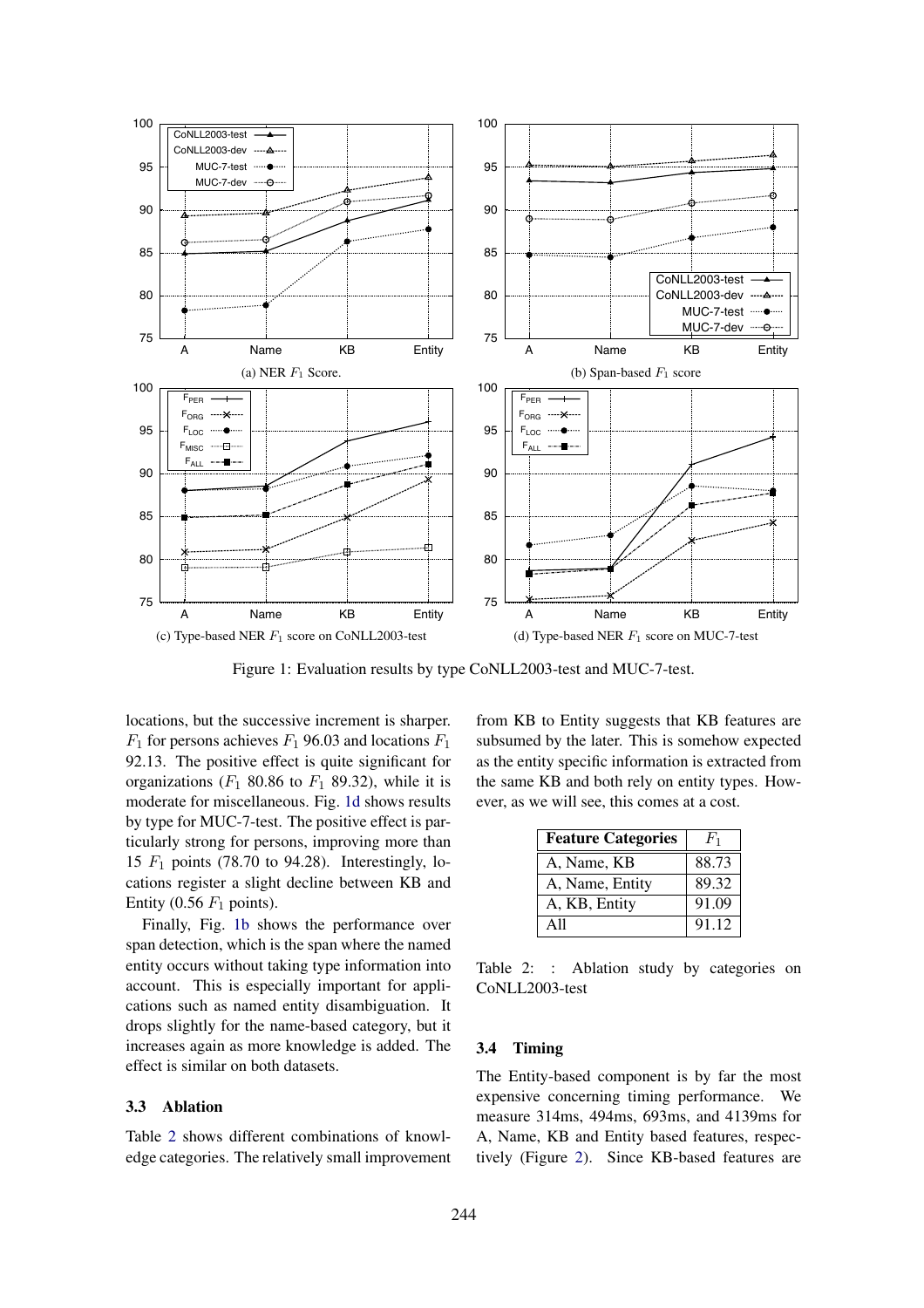comparable in performance to the Entity-based features, but the latter are much more expensive, these findings allow practitioners to carefully decide whether the additional computational cost is worth the relatively small performance improvements. The modularity of our feature classes allows for optimal tuning of a system regarding effectiveness/efficiency trade-offs.



Figure 2: Timing experiments for CoNLL2003etest in average milliseconds per document

#### 3.5 Multilingualism

In order to demonstrate the general applicability of our approach, we implement our NER system for two additional languages, namely German and Spanish. All features for the Name, KB and Entity knowledge classes are derived from the respective language's Wikipedia. Performance is evaluated on CoNLL2003g (Sang and Meulder, 2003) for German and CoNLL2002 (Tjong Kim Sang, 2002) for Spanish. Results can be found in Figure 3. Similar to the performance on English data, we can see that adding more external knowledge improves performance. For reference, we found that performance is close to the state-of-the art in both languages. Our system lags only 1.56  $F_1$  points on (Lample et al., 2016) in German and 1.98  $F_1$ points on (Yang et al., 2016) in Spanish.

## 4 Related Work

NER is a widely studied problem. Most of previous work rely on the use of CRFs (Finkel et al., 2005; Jun'ichi and Torisawa, 2007; Ratinov and Roth, 2009; Passos et al., 2014; Radford et al., 2015; Luo et al., 2015). A recent trend has achieved particularly good results modeling NER as an end-to-end task using neural networks (dos Santos and Guimarães, 2015; Chiu and Nichols, 2016; Lample et al., 2016; Yang et al., 2016;



Figure 3: NER  $F_1$  for German on CoNLL2003g dataset and Spanish on CoNLL2002 dataset.

Gillick et al., 2016). While this constitutes a big step forward, certain applications (e.g., in heavily regulated sectors) require a degree of explainability that neural approaches cannot yet provide.

Previous work has already regarded NER as a knowledge intensive task (Florian et al., 2003; Zhang and Johnson, 2003; Jun'ichi and Torisawa, 2007; Ratinov and Roth, 2009; Lin and Wu, 2009; Passos et al., 2014; Radford et al., 2015; Luo et al., 2015). Most of these works incorporate background knowledge in the form of entity-type gazetteers (Florian et al., 2003; Zhang and Johnson, 2003; Jun'ichi and Torisawa, 2007; Ratinov and Roth, 2009; Passos et al., 2014). Others, used external knowledge by exploiting the association between NER and NED (Durrett and Klein, 2014; Radford et al., 2015; Luo et al., 2015; Nguyen et al., 2016). In this study, we attempt to bring more light on the issue by quantifying the effect of different degrees of external knowledge. Our modular framework allows to test this intuition via novel feature sets that reflect the degree of knowledge contained in available knowledge sources.

# 5 Conclusion

We investigated the importance of external knowledge for performing Named Entity Recognition by defining four feature categories, each of which conveys a different amount of knowledge. In addition to commonly used features in existing literature, we defined four novel features that we incorporated into our category scheme. We experimentally showed that although more external knowledge leads to performance improvements, it comes at a considerable performance trade-off.